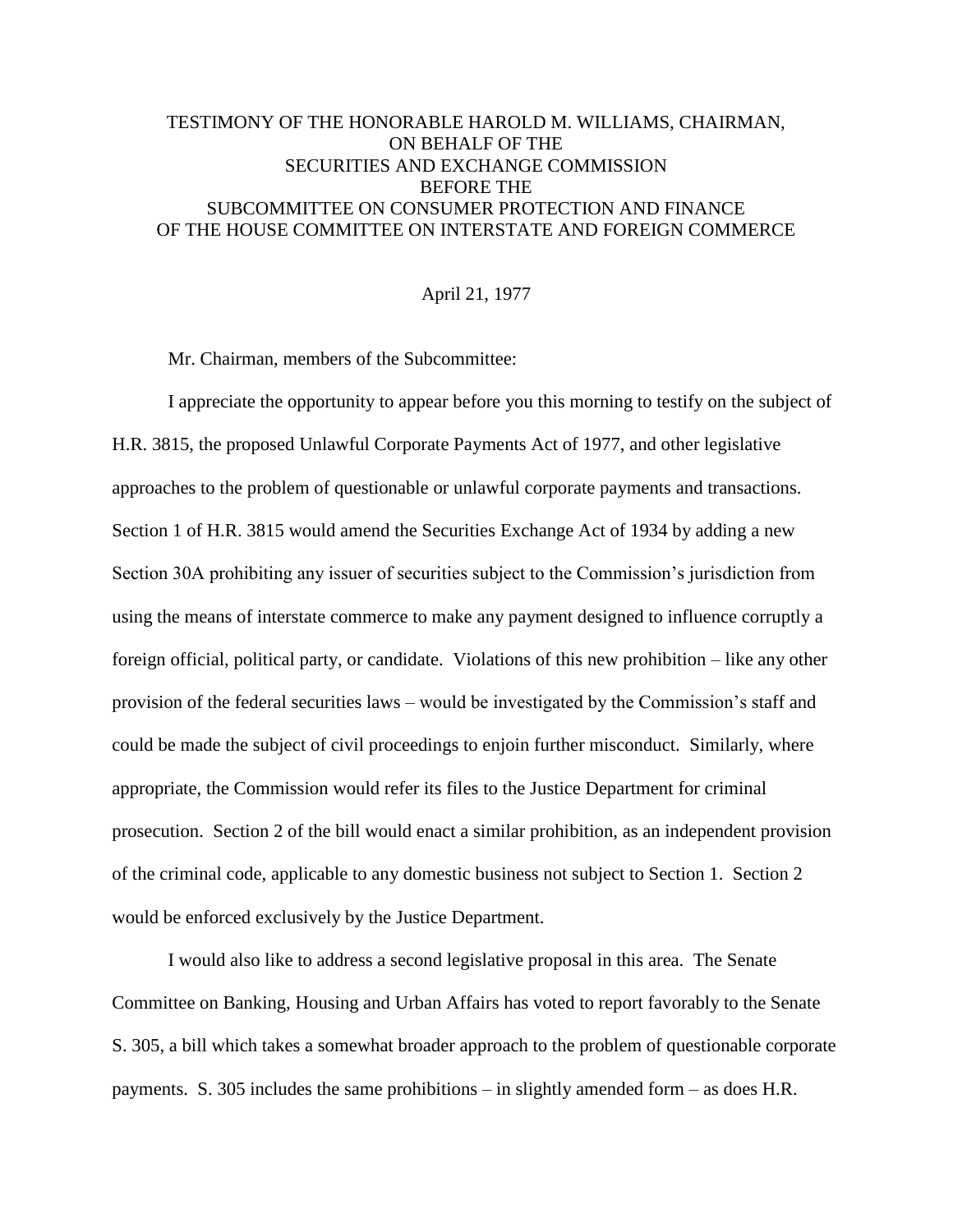3815, but also contains provisions which the Commission recommended to Congress last year to strengthen the system of corporate accounting and auditing. S. 305 would require issuers of securities to keep accurate books and maintain an adequate system of internal accounting controls. The bill would also make it unlawful to falsify corporate accounting records or to deceive an accountant in connection with an audit.

I should note, Mr. Chairman, that provisions very similar to those in S. 305 which I have mentioned are also embodied in H.R. 1602 which was introduced by Congressman Murphy and is pending before the Subcommittee.

The Commission believes that, from the standpoint of investor-protection, this broader legislation represents a more effective and meaningful approach to the types of corporate abuses which the Commission has uncovered during the past several years than does H.R. 3815. We do not, of course, oppose the enactment of direct prohibitions such as both H.R. 3815 and S. 305 incorporate and are ready to accept the expanded mandate which enforcement of those prohibitions would entail. The Commission does not believe, however, that prohibitions against bribery are the full answer. In our view, the long-term solution requires a fundamental strengthening of the record-keeping, auditing, and internal control systems which are at the foundation of the management of modern multinational business enterprises. For these reasons, I urge this Subcommittee to broaden its approach to the problem of questionable corporate payments and consider legislation comparable to S. 305 rather than only direct prohibitions against foreign bribery.

- 2 -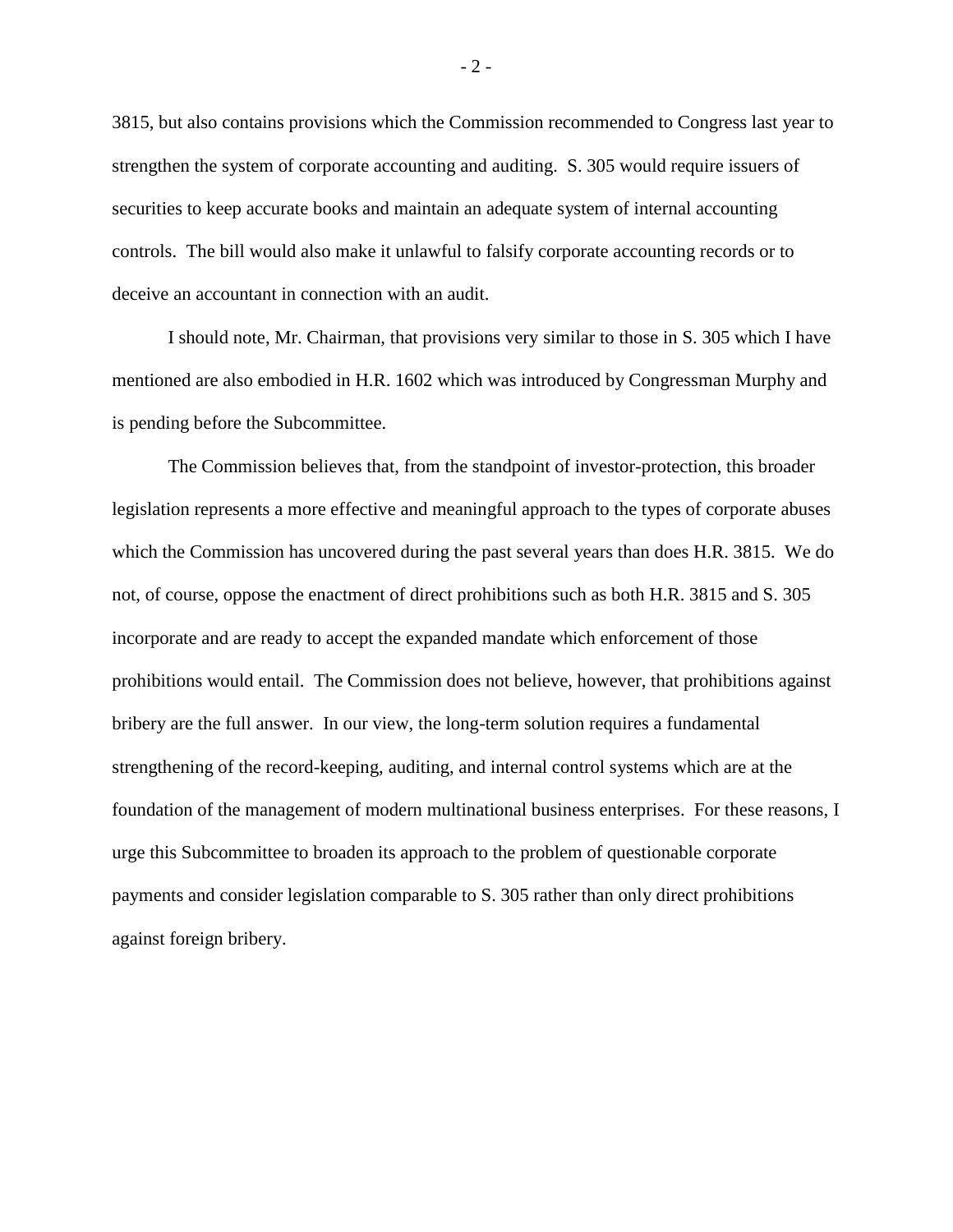#### Need for Remedial Legislation

The Commission, beginning in 1973, as a result of information uncovered by the Watergate Special Prosecutor, became aware of a pattern of corporate conduct involving illegal domestic and political contributions. Subsequent investigations revealed that instances of undisclosed questionable or illegal corporate payments – both domestic and foreign – were widespread and threatened to have a corrosive effect on the integrity of our system of capital formation and on public confidence in American business. From the perspective of the Commission's Congressional mandate to protect the investing public, it quickly became clear that the dependence of certain businesses upon concealed payments of this nature, and the attendant diversion of assets to purposes nowhere reflected on the corporate records, were facts of significance to investors. Nondisclosure of these transactions can, therefore, entail violations of the existing antifraud provisions of the federal securities laws.

The Commission's response to these revelations was two-fold. First, the Commission commenced a vigorous enforcement program under the federal securities laws aimed at preventing the future concealment of transactions of this nature. In this litigation, the Commission, has obtained injunctive relief prohibiting further such concealment and ancillary relief requiring a full-scale investigation, by disinterested outside counsel, of the facts and circumstances concerning questionable transactions at the companies involved, appropriate disclosure of the results to shareholders, and the implementation of preventive measures designed to safe-guard repetition of this conduct.

In addition, the Commission instituted its so-called voluntary disclosure program. This program is an outgrowth of procedures traditionally open to any registrant facing a novel disclosure question. Companies which believe that some type of a payment problem has not

- 3 -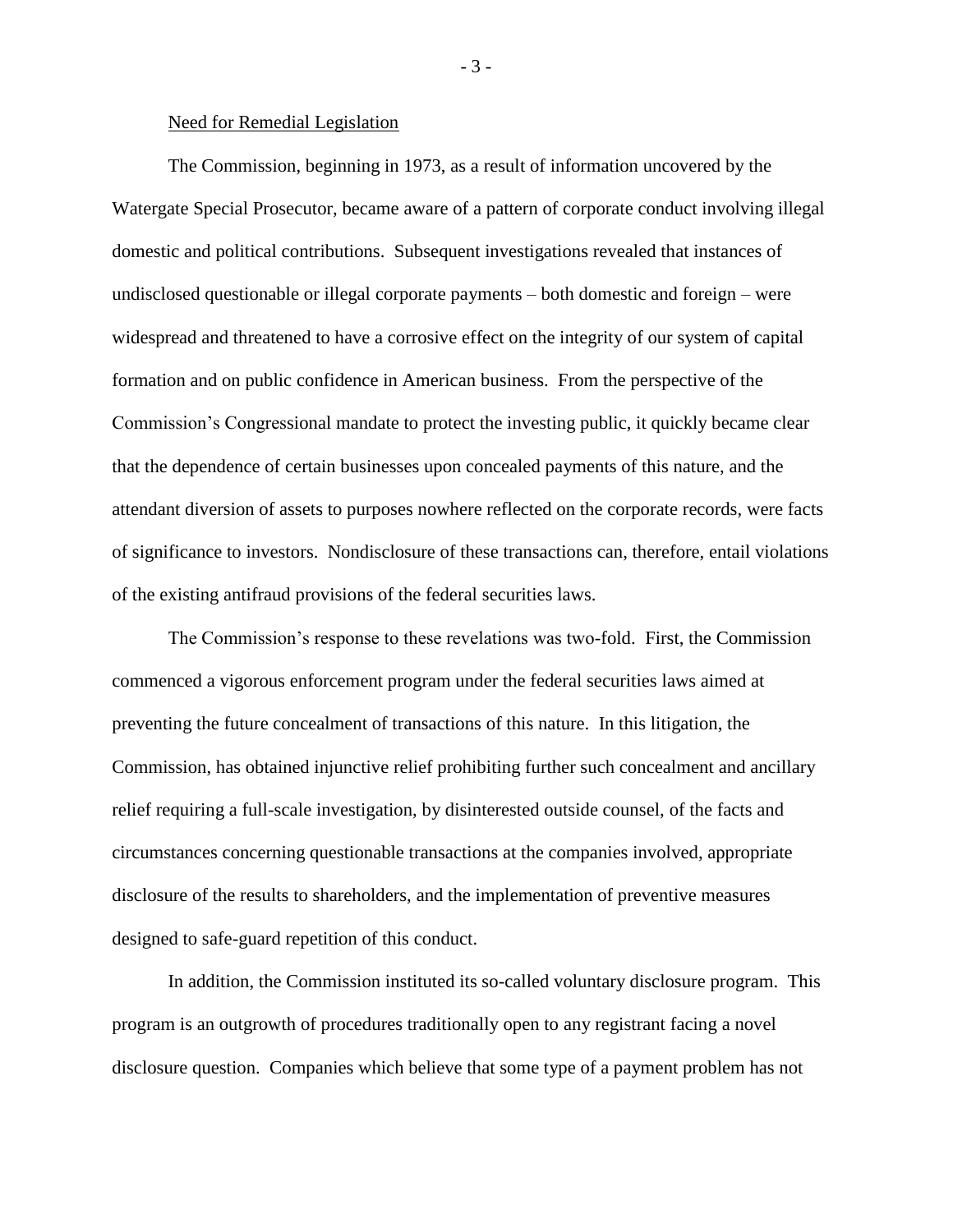been properly disclosed to investors may come to the Commission's staff, discuss the situation, conduct an internal investigation, and make appropriate disclosure in Commission filings. While participation in this program does not immunize a company against Commission enforcement action, it does generally obviate the need for such proceedings.

The combined results of these two programs have been large in magnitude and disturbing. To date, the Commission has brought injunctive actions against 31 corporations on account of questionable or illegal payments. In addition, more than 300 corporations have made disclosure of such payments voluntarily. All told, these registrants include some of the largest and most widely held public companies in America. The abuses which these companies have disclosed have run the gamut from bribery of high foreign officials in order to secure some type of favorable, discretionary action by a foreign government to so-called facilitating payments allegedly necessary in order to insure that low-level functionaries will discharge ministerial duties – such as delivering the mail – which they are already obligated to perform. In addition, we have learned of instances of commercial bribery entailing excessive sales commissions, kick backs, political contributions and a variety of other transactions involving off-book or disguised expenditures of corporate assets.

On May 12, 1976, the Commission prepared its Report on Questionable and Illegal Corporate Payments and Practices which discusses in detail the disclosures which the Commission had obtained to that date. While the number of companies which have reported abuses has tripled since last May, the type of conduct disclosed has not significantly changed. Accordingly, I believe that that report, which has previously been transmitted to this Subcommittee, constitutes the best existing empirical foundation for legislative action in this area.

- 4 -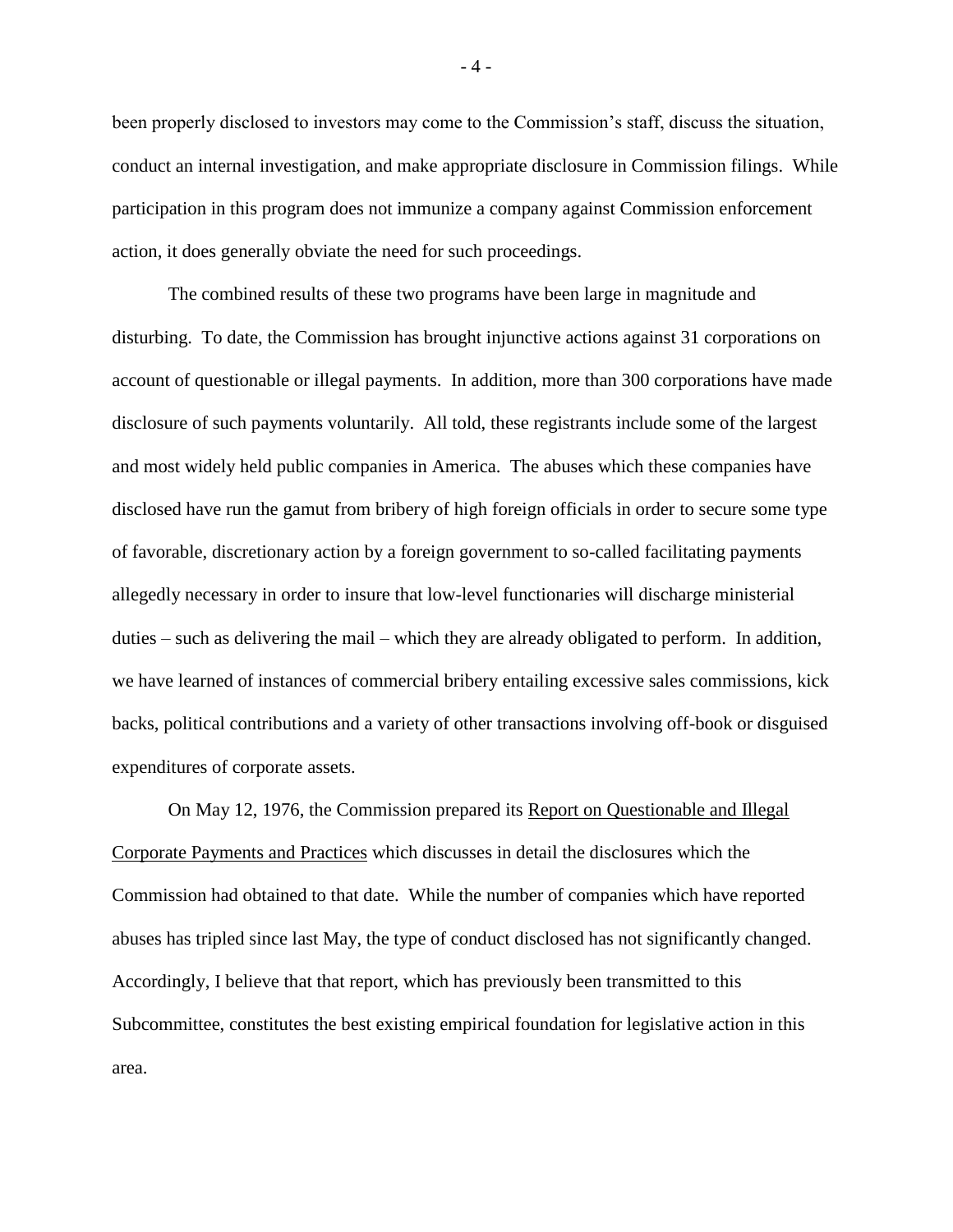The key point, I believe, to be drawn from the Commission's experience in this area is that illicit payments of the type which H.R. 3815 would prohibit almost necessarily involve frustration or circumvention of the system of internal corporate control. Internal control systems are designed, in part, to insure that shareholders assets are utilized for legitimate business purposes pursuant to management's instructions, and that the resulting transactions are recorded on the corporate records. Those records must also be maintained in such a way that independent auditors can ascertain whether financial statements drawn from them fairly represent the results of operations and the financial position of the business. In this connection, the Commission, in its May 12 Report, observed that

> "the almost universal characteristic of the cases reviewed to date by the Commission has been the apparent frustration of our system of corporate accountability which has been designed to assure that there is a proper accounting of the use of corporate funds in the documents filed with the Commission and circulated to shareholders do not omit or misrepresent material facts."

For this reason, although the individual abuses uncovered in our enforcement and voluntary programs are serious, the more fundamental problem, and the one on which we believe a legislative solution must focus, is the defiance or circumvention of the system of corporate accountability on which the securities laws – and indeed our system of capital formation – rest. Some argue that, since past misconduct has entailed defiance of the existing system, legislation designed to strengthen that system would be useless. It is, of course, true that accounting measures designed to prevent concealed or disguised payments may sometimes be successfully circumvented by determined wrong-doers, just as prohibitions will, in some instances, be

- 5 -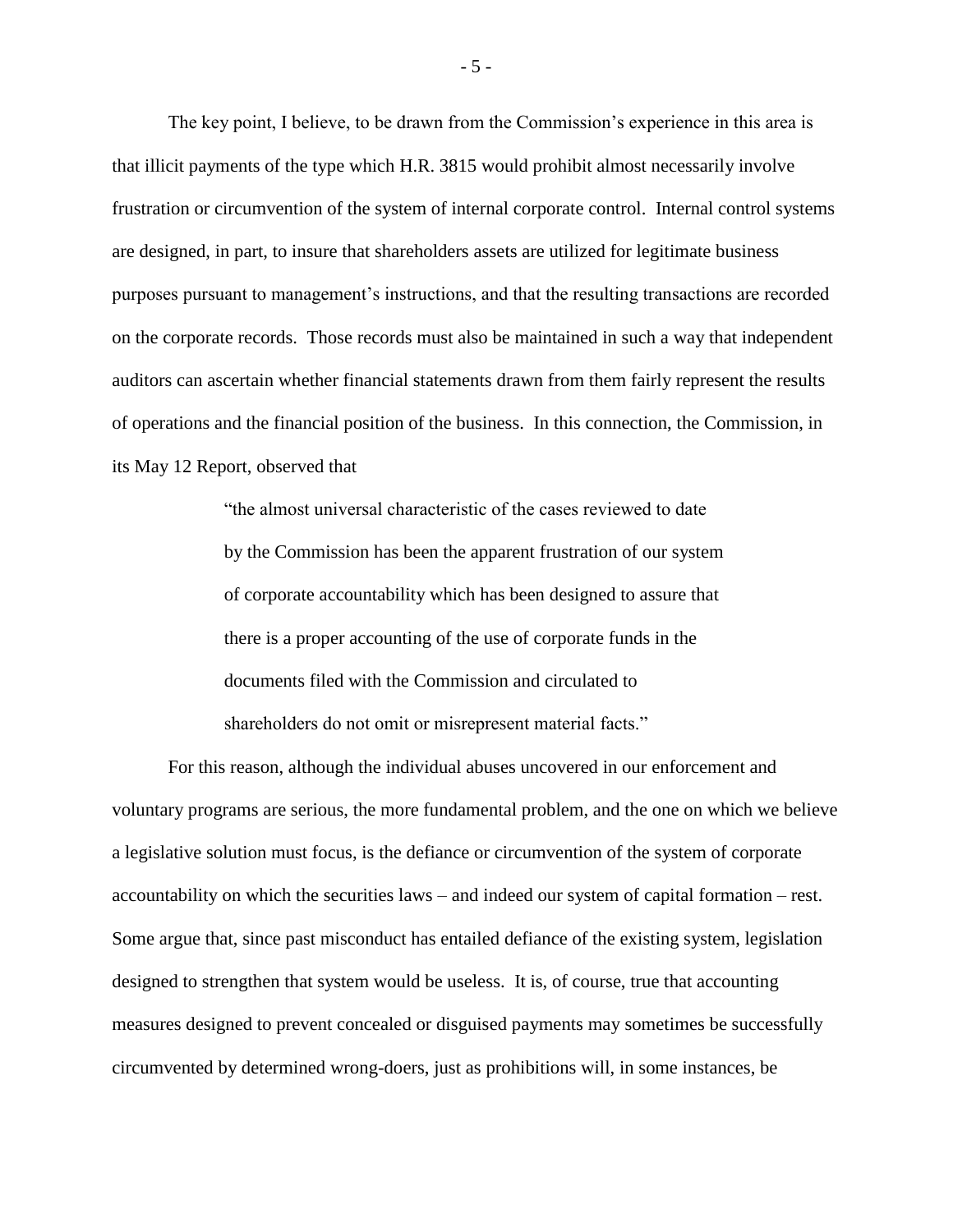ignored. I believe, however, that measures which create an environment making possible the continuation of these abuses only if the improper payments are accompanied by related violations of record-keeping and auditing statutes are likely to prove effective in dramatically reducing the incidence of such activities.

#### Legislative Approaches

### A. Commission recommendations

In the May 12 Report, the Commission proposed remedial legislation based on its experience with questionable corporate payments. That legislative recommendation embodied four goals:

- (1) Require issuers to make and keep accurate books and records.
- (2) Require issuers to devise and maintain a system of internal accounting controls meeting the objectives already articulated by the American Institute of Certified Public Accountants.
- (3) Prohibit the falsification of corporate accounting records.
- (4) Prohibit the making of false, misleading, or incomplete statements to an accountant in connection with an examination or audit.

These proposals constitute Section 102 of S. 305, which in those respects is very similar to legislation the Senate unanimously passed during the 94th Congress. The Commission continues to believe that these four proposals represent the most effective solution to the problem of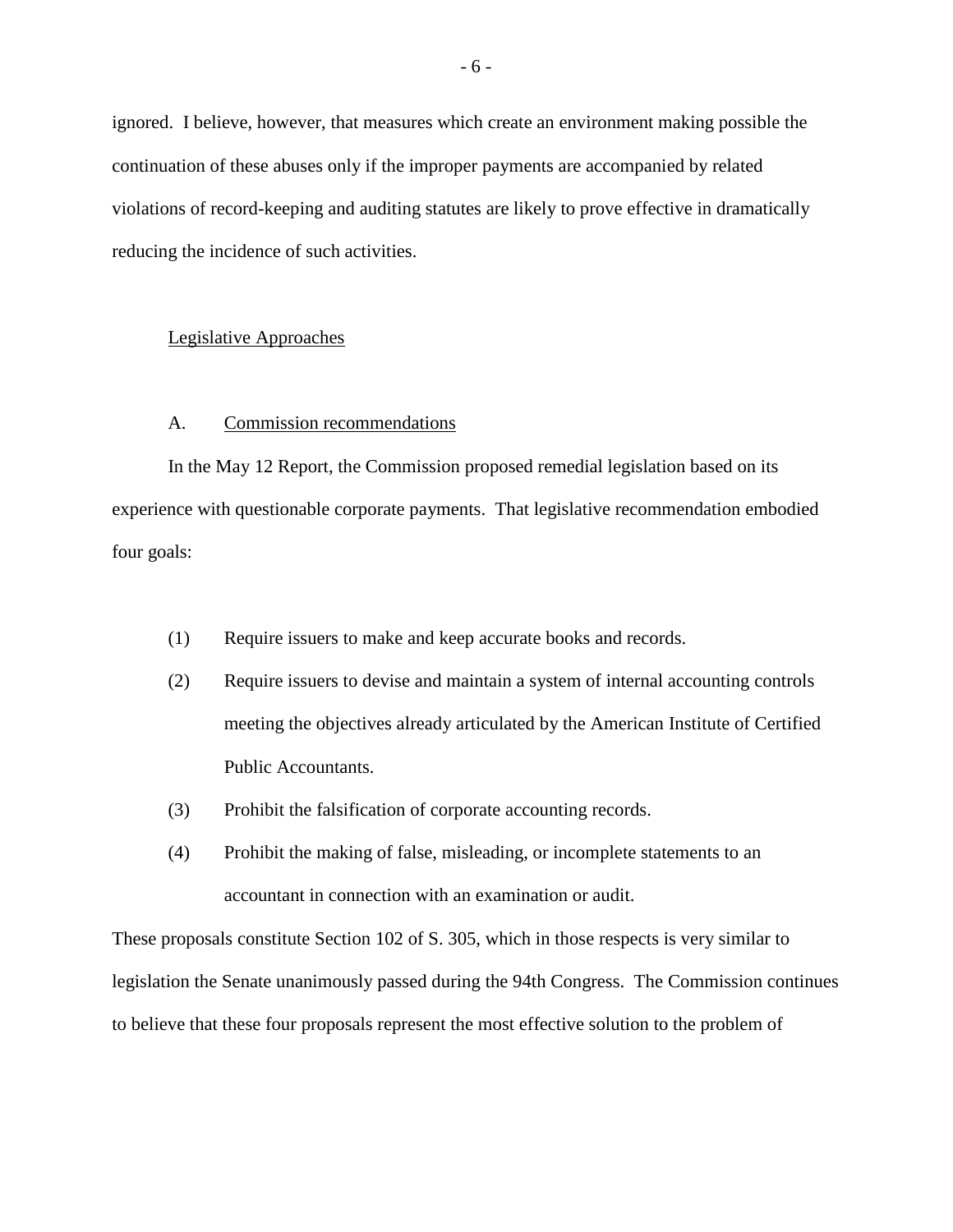questionable or illegal corporate payments, and that these proposals would alleviate the underlying conditions which have permitted the abuses we have seen in the past.

Enactment of legislation of this nature would create a climate which would significantly discourage repetition of these improper payments and would demonstrate a strong and affirmative congressional endorsement of the need for accurate corporate records, effective internal control measures, and management candor in connection with the work of independent auditors. Such an endorsement would end any debate concerning the Commission's proper role in the solution to the problem of questionable payments. Finally, this legislation would furnish the Commission and private plaintiffs with potent new tools to employ against those who persist in concealing from the investing public the manner in which corporate funds have been utilized.

As the Committee may be aware, on January 19, 1977, the Commission issued a notice of proposed rulemaking in this area. In that release the Commission announced that it was considering the promulgation, with certain changes, of the essentials of Section 102 of S. 305 as Commission rules. I should like to submit, for your record, a copy of that notice which sets forth the rationale for the proposals in some detail. While the Commission has the authority, under existing law, to adopt rules of this nature, the Commission, as it stated in its release proposing these rules,

> "continues to believe that congressional action on the legislation which it proposed in the May 12 Report would be the most desirable means of demonstrating a national commitment to ending the types of corporate misconduct, in defiance of the recordkeeping systems on which disclosure under the Securities laws is premised, which the Commission's investigations have uncovered."

- 7 -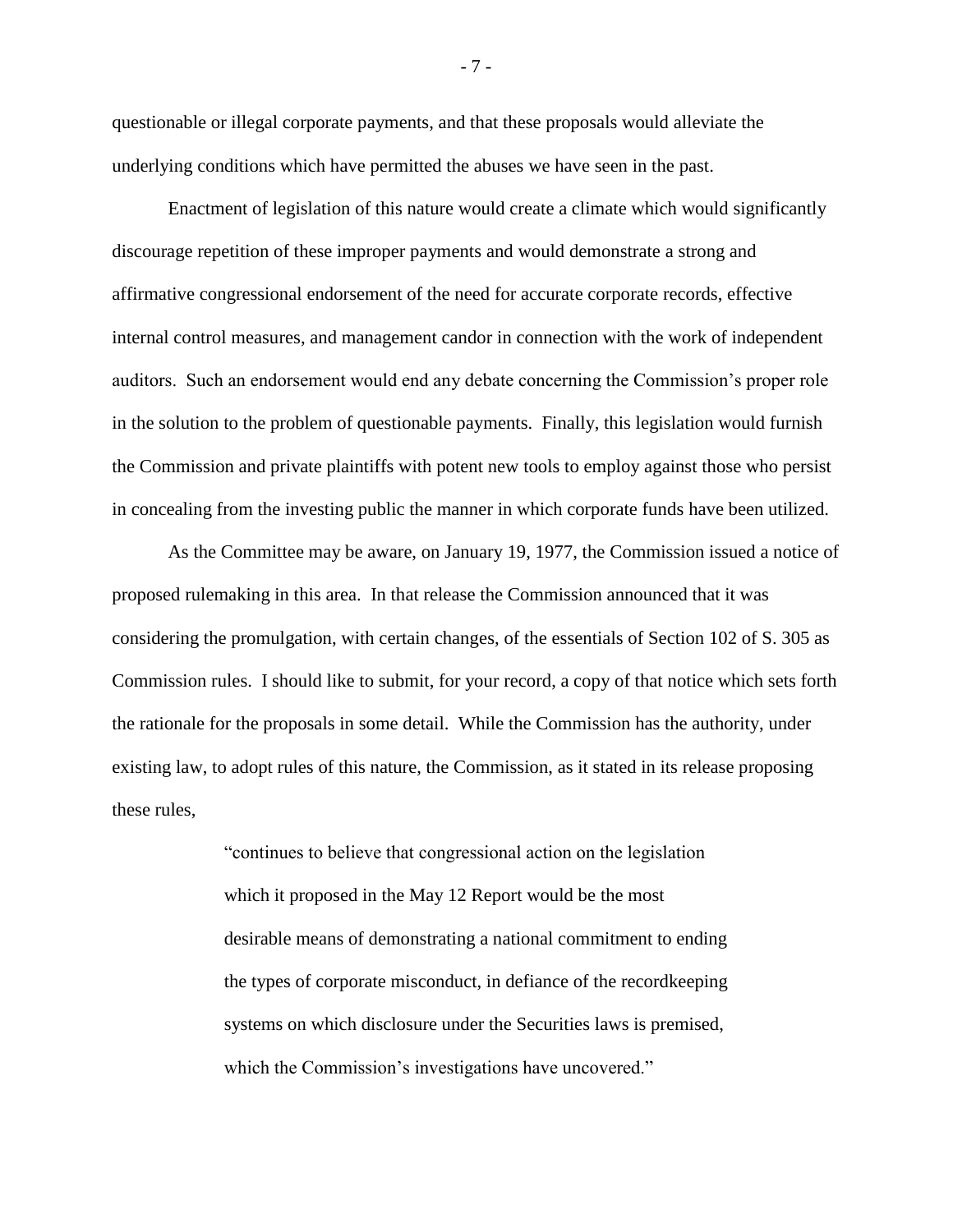Accordingly, although the Commission will proceed expeditiously with its rulemaking, we urge the Congress to take early and favorable legislative action which would eliminate the need for administrative regulations.

Before turning specifically to H.R. 3815, I would like to address briefly some criticisms which have been leveled at the proposals in Section 102 of S. 305. First, it has been suggested that requiring companies to maintain accurate books and records is unrealistic, since accuracy is an unattainable standard in the context of accounting records. I find this objection somewhat perplexing in light of the fact that the IRS presumably expects that the same information be "accurately" reflected in corporate tax returns. In any event, we understand that the Senate report on this legislation will make clear, as does the text of the Commission's release announcing its rulemaking proposals, that the term "accurately" does not mean exact precision as measured by some abstract principle. Rather it means that issuer records must reflect transactions in conformity with accepted methods of recording economic events. Thus, for example, inventories are typically valued on either the assumption that costs are released on a first-in, first-out or a last-in, last-out basis. Both theories, if correctly and honestly applied, produce "accurate" records, even though each may yield considerably different results in terms of the dollar value of inventories.

Second, similar objections have been voiced concerning the proposed requirement that the corporate system of internal accounting controls be "adequate" to provide reasonable assurance that certain objectives are accomplished. Again, this standard is hardly novel since the accounting profession has long required that auditors judge the adequacy of a client's internal control procedures in the context of determining the scope and nature of their auditing procedures. Moreover, the accounting literature from which this proposal is drawn makes clear

- 8 -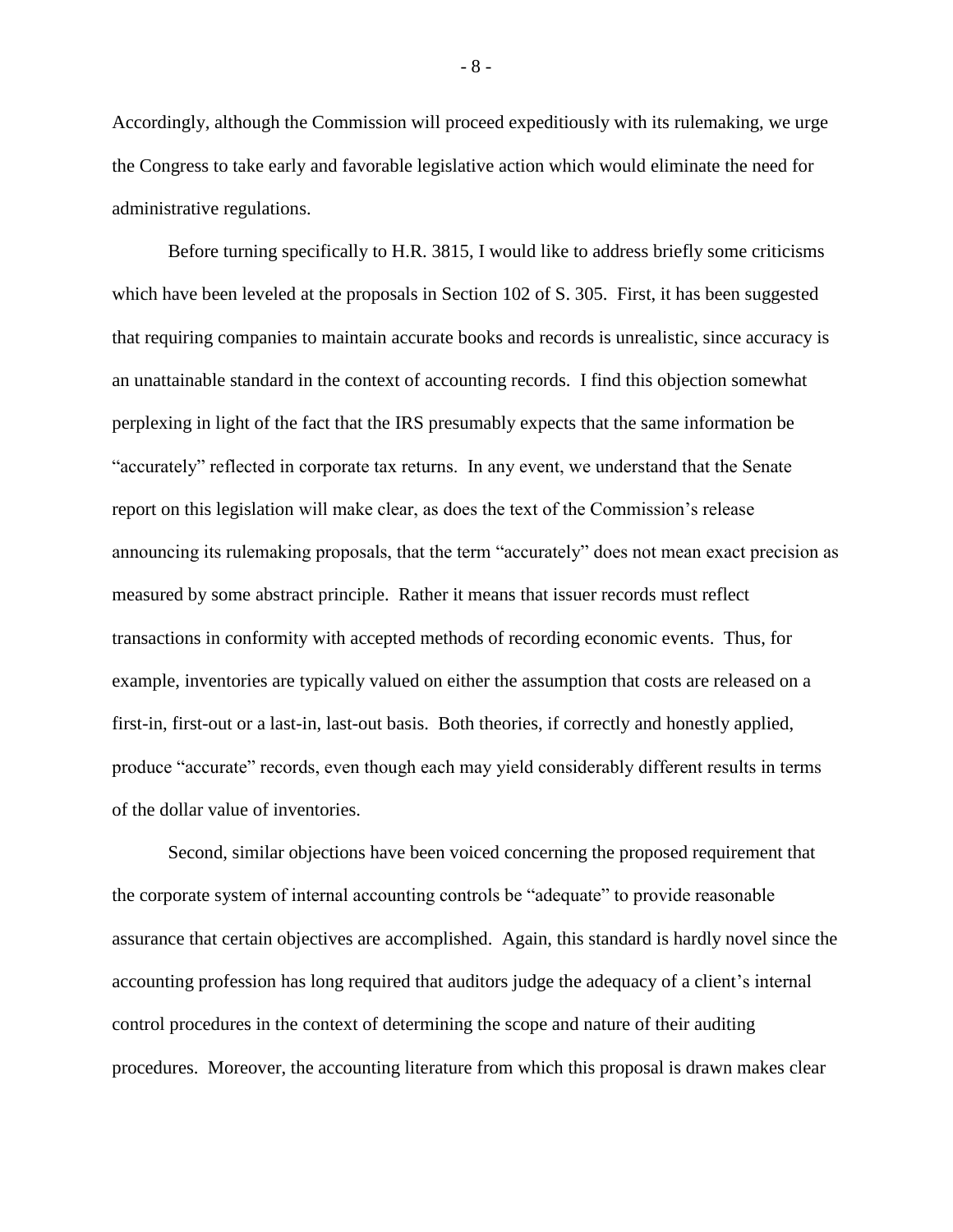that the concept of "reasonable assurance" entails the balancing of the costs against the benefits for any particular internal control measure.

Finally, it has been suggested that the Commission, or a private plaintiff in an implied action, ought to be required to show that any deception of auditors or falsification of accounting records was knowingly committed. The inclusion of a particular mental state as an element of these offenses is, in the Commission's judgment, unwise, since investors can easily be injured by the incompetent and careless as by the devious. Nevertheless, the version of S. 305 which has been ordered reported to the Senate does include a requirement that the falsification of records or the deception of auditors be done "knowingly." I understand the Senate Banking Committee's report will make clear, however, that the knowledge required is merely that the defendant was aware he was committing the act alleged to constitute a violation – not that he necessarily have known or intended that the act was unlawful.

#### B. H.R. 3815

As I have indicated, while the Commission does not oppose prohibitions such as those in H.R. 3815, we do believe that those prohibitions alone are an inadequate response to the problem of questionable payments. Correspondingly, in the past, the Commission has expressed some concerns over whether it should be responsible for the enforcement of those prohibitions – even as to its own registrants – since those prohibitions seem to arise from Congressional objectives not strictly related to investor protection. In this vein, the Justice Department has suggested that prohibitions such as those in Section 1 of H.R. 3815 might best be codified separately from the securities laws and committed exclusively to the Department's investigatory and prosecutorial responsibility.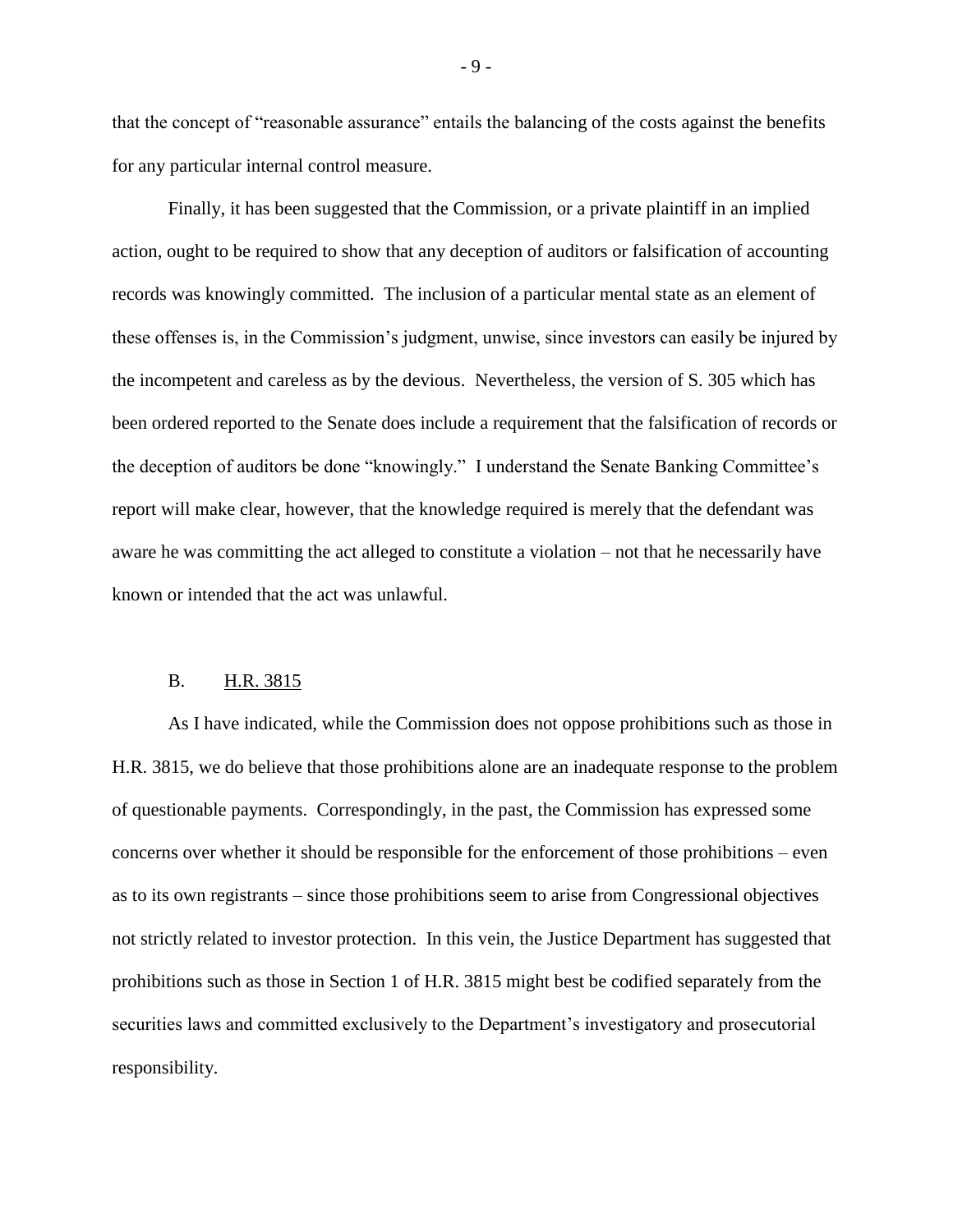Since Section 1 of H.R. 3815, as it is presently drafted, would enact these new prohibitions as Section 30A of the Securities Exchange Act of 1934, the Commission would be empowered to enforce the antibribery provisions of the bill in the case of Commission registrants, just as the Commission enforces other provisions of the Act. The Commission's responsibilities would extend to conducting investigations, bringing civil injunctive actions, commencing administrative proceedings if appropriate, defending lawsuits against the Commission and its staff arising out of the Commission's obligations under this Act, and referring cases to the Justice Department for criminal prosecution where warranted. The Justice Department, on the other hand, would have responsibility for enforcing Section 2 of the bill, which applies to domestic firms not registered with the Commission, and for prosecuting all criminal actions arising from either Section 1 or Section 2.

The solution to the question of whether the Commission should be primarily responsible for the enforcement of the prohibitions in proposed Section 30A requires a weighing of several factors. If the prohibitions in Section 1 become part of the securities laws, to the extent criminal prosecutions against Commission registrants would be premised on those prohibitions, the investigatory responsibility would generally rest with the Commission while the prosecutorial function would be discharged by the Department of Justice which is responsible for conducting all criminal actions arising under any federal statute. There may, at least in theory, be drawbacks to this type of shared responsibility, which would be avoided by wholly excluding the Commission from the process of enforcing the bill. I think it important, however, to recognize that, in this respect, Section 30A would stand on no different footing than any other provision of the securities laws. Willful violations of any of those statutes or the Commission's rules are criminal offenses, and, as such, are prosecuted by the Department – usually after the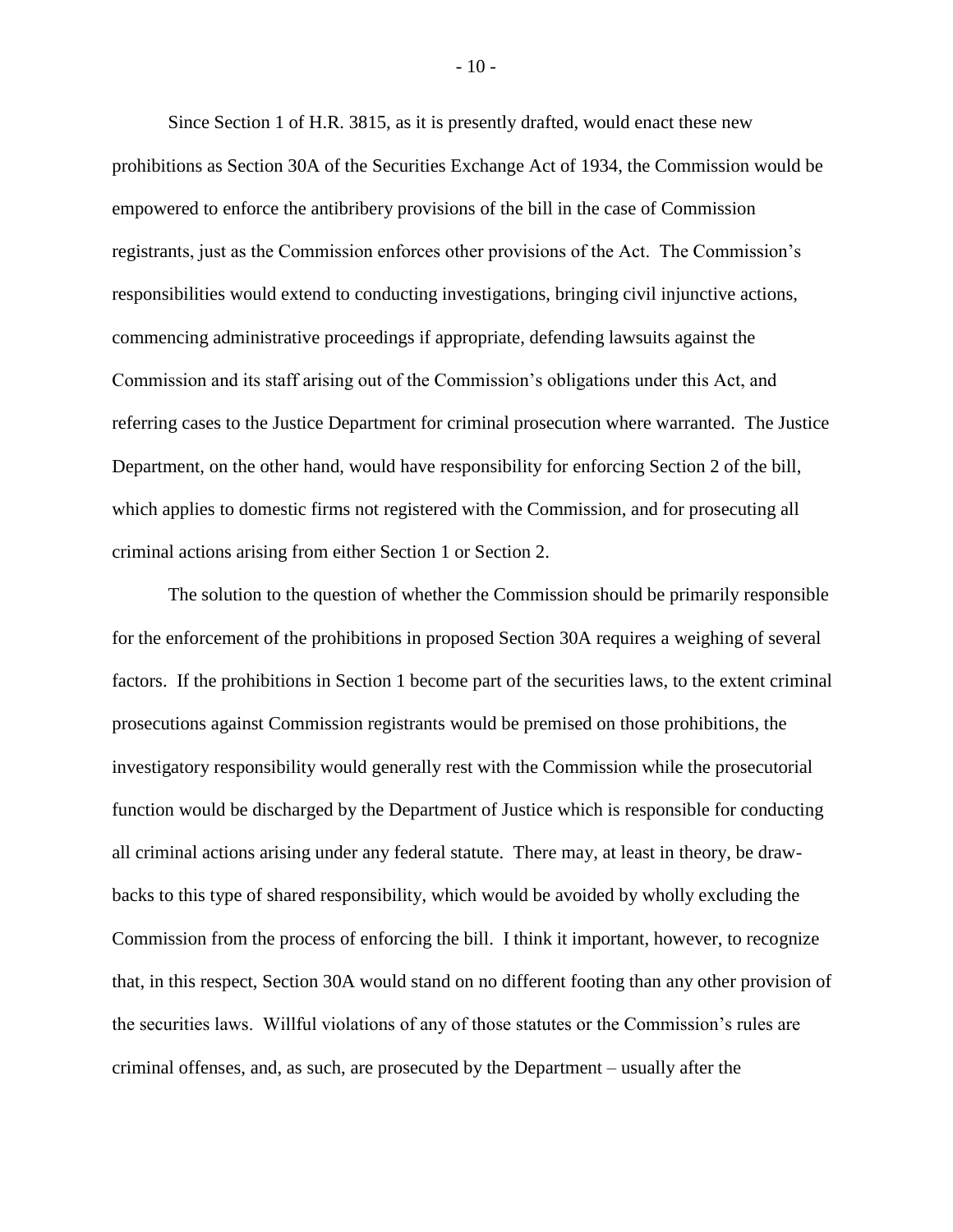Commission has referred to it the results of its investigation. I believe that the Commission and the Department have worked together extremely effectively in the past, and undoubtedly that cooperation will continue in the future.

There are other factors which must be considered and which may militate in favor of including the prohibitions in proposed Section 30A in the federal securities law. First, the investigation and litigation of cases arising under proposed Section 30A would require the type of expertise and experience which the Commission has developed over the past 40 years in enforcing the existing federal securities laws. The development of cases involving fraud and or similar misconduct on the part of the management of large corporations requires the investigatory and accounting abilities which the Commission already possesses, and to duplicate that expertise in another segment of the government would be costly and inefficient. Moreover, the distinction between enforcing the requirement that there be disclosure of material questionable corporate payments and enforcing prohibitions against those payments may be more theoretical than practical since the kind of foreign bribe prohibited by H.R. 3815 would usually be a material fact to investors. The Commission's enforcement staff will, therefore, have a continuing responsibility in this area whether or not bribes are made illegal per se under the Securities Exchange Act of 1934. Thus, any "expansion" of the Commission's mandate which would result from the enactment of Section 30A as part of the Securities Exchange Act may, in fact, be insubstantial.

In addition, I believe that a further reason for vesting enforcement jurisdiction in the Commission arises from the fact that, under our existing enforcement program, in many cases the threat of criminal prosecution (for failure to make material disclosures) has induced management to cooperate with the Commission's so-called voluntary disclosure program. I expect that a

- 11 -